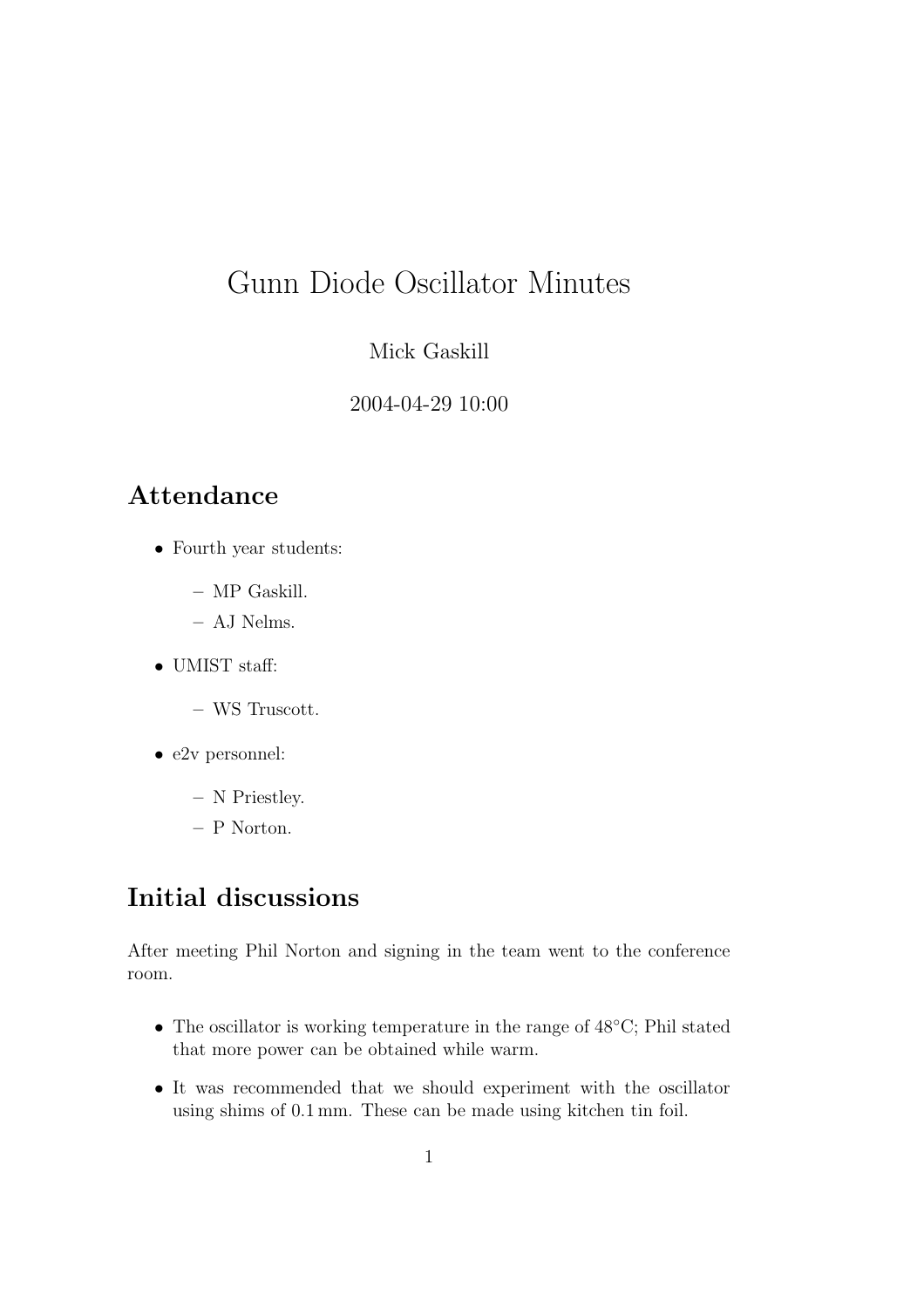• The graphs were shown to Phil and Nigel, it was stated that the UM-IST test equipment did have a 3 dB loss. The frequency is pulled by resonance. 6.1v bias seemed a lot to Phil may be in danger of blowing Gunn diodes up.

## Testing

The team at this point attended the test laboratory to see the oscillator working.

- Phil had made a second backshort which had a slightly small diameter to the original piece. Approximately 3.4 mm this value was an educated guess. Phil seemed to think the fundamental was escaping out of the back.
- Phil photocopied the results from his note book.
- Four Gunn housing sections were set up; 1, 2, 3 and 4, each section producing 50 mW.
- Each section had a different bandwidth 300–400 MHz apart.
- Phil experimented with various combinations of the sections and the best combination was 2 and 3 with 3 nearest the backshort. There are several combinations although Phil has not tried all of these. It will be up to the testing team to try all of these combinations.
- Each section was separately biased and tuned individually.
- When switching on the oscillator it is important to switch on 2 first then 3. Work from the front to back. The first one was set at 5.03 V then the second was at 4.85 V. This device was "tweaked" to gave  $100 \,\mathrm{mW}$ . Although it had previously run at  $112 \,\mathrm{mW}$  at  $54.6 \,^{\circ}\mathrm{C}$ .
- The circuit has a high Q value.
- It was suggested to shim one section.
- If the third oscillator was added this would be hard to setup, the frequency would be altered but would add about another 50 mW to the output. This was another challenge for the testing team to investigate.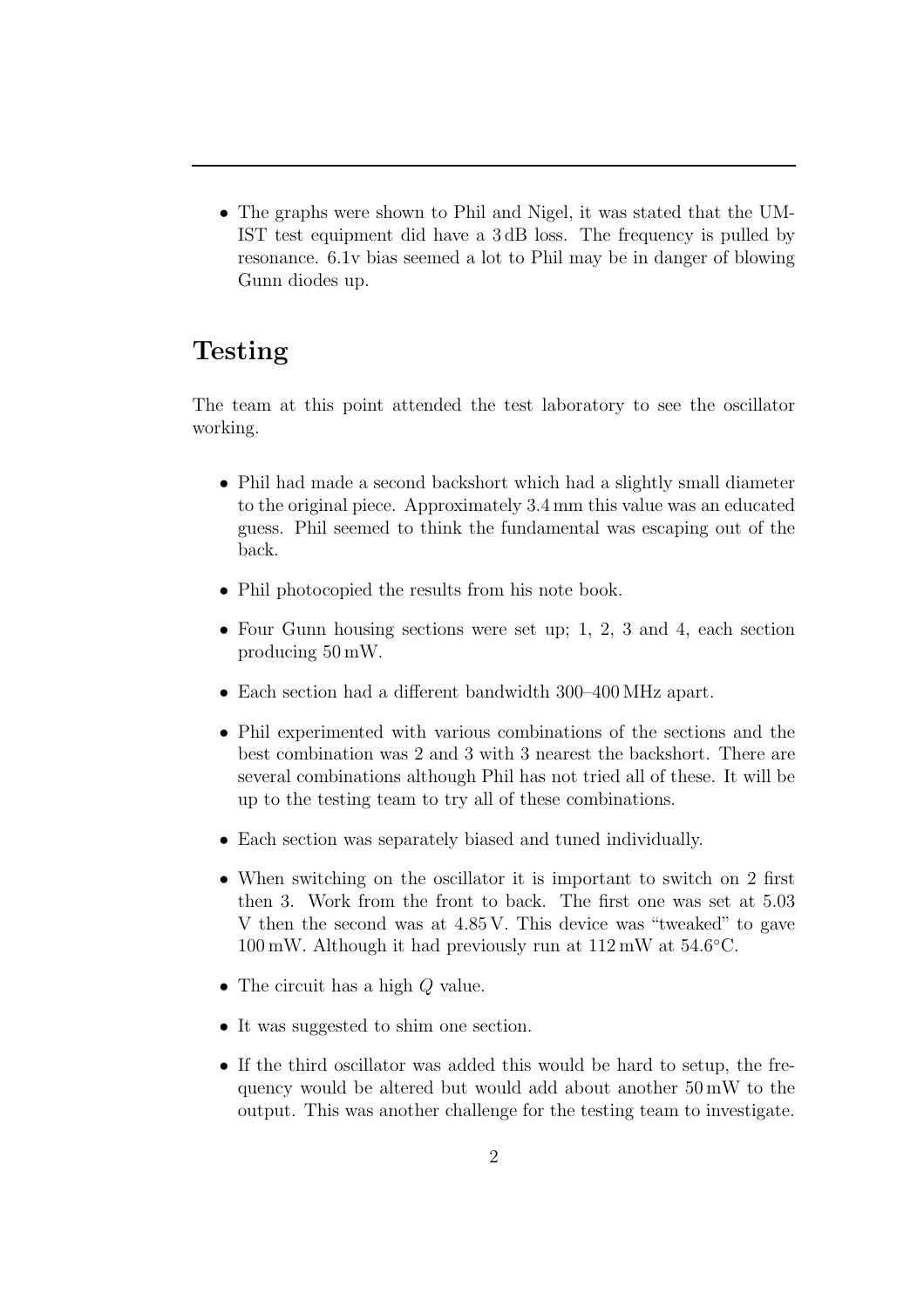| Gunn 2 (V) | Gunn $3(V)$ | Power $(mW)$ | Frequency (GHz) |
|------------|-------------|--------------|-----------------|
| 5.20       | 4.85        | 85           | 84.5424         |
| 5.20       | 4.80        | 73           | 84.5200         |
| 5.20       | 4.85        | 87           | 84.5300         |
| 5.20       | 4.90        | 70           | 84.5800         |
| 5.20       | 4.95        | 56           | 84.6300         |
| 5.25       | 4.85        | 100          | 84.5150         |
| 5.25       | 4.80        | 51           | 84.5700         |
| 5.25       | 4.90        | 84           | 84.5650         |
| 5.25       | 4.95        | 70           | 84.6960         |
| 5.30       | 4.85        | 77           | 84.5539         |
| 5.30       | 4.80        | 38           | 84.6100         |
| 5.30       | 4.85        | 76           | 84.5500         |
| 5.30       | 4.90        | 96           | 84.5600         |
| 5.30       | 4.95        | 84           | 84.5800         |

A series of measurements were then taken at an optimised backshort distance of 7.17 mm.

- It shows that it has very narrow bandwidth, although tunability was a bonus.
- Tuning range 5.2–5.3 V for G2 and 4.8–4.9 V for G3. This indicated that the accuracy of the power supply is crucial e.g. steps of 0.05 V. Note take account of volt drops however small.
- At 5.25 V and 4.8 V for G2 and G3 respectively the backshort was altered to 82 mW with a frequency of 84.56 GHz.
- The Q of the circuit can be reduced by altering the radial disc.
- The switch on voltages for each device were required.
- G2 on first at 5.27 V, G3 required 4.76 V. With G3 on first at 4.8 V, G2 required 5.08 V.
- With G<sub>2</sub> on at  $4.48$  V and G<sub>3</sub> off this gave a power of  $50 \text{ mW}$ .
- With G3 on at  $3.56$  V and G2 off this gave  $12 \text{ mW}$ , This is because of the diode in front of its output.
- If a third diode was present it would be hard to tune the one in the middle, the use of a tuning screw could be the answer.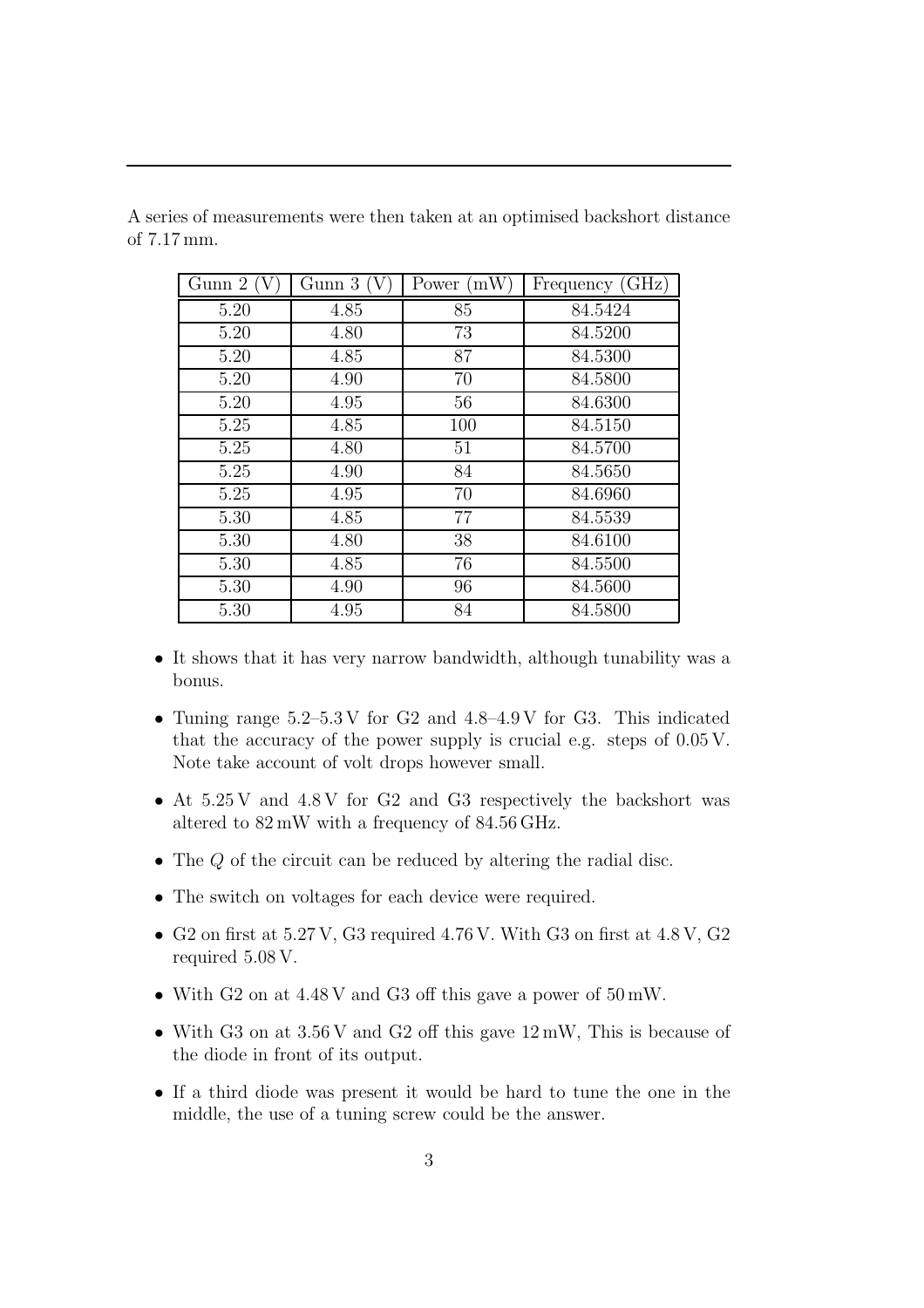Variation of gunn bias versus power output



Figure  $\overline{1}$ : Power output for G<sub>2</sub> as the bias is varied